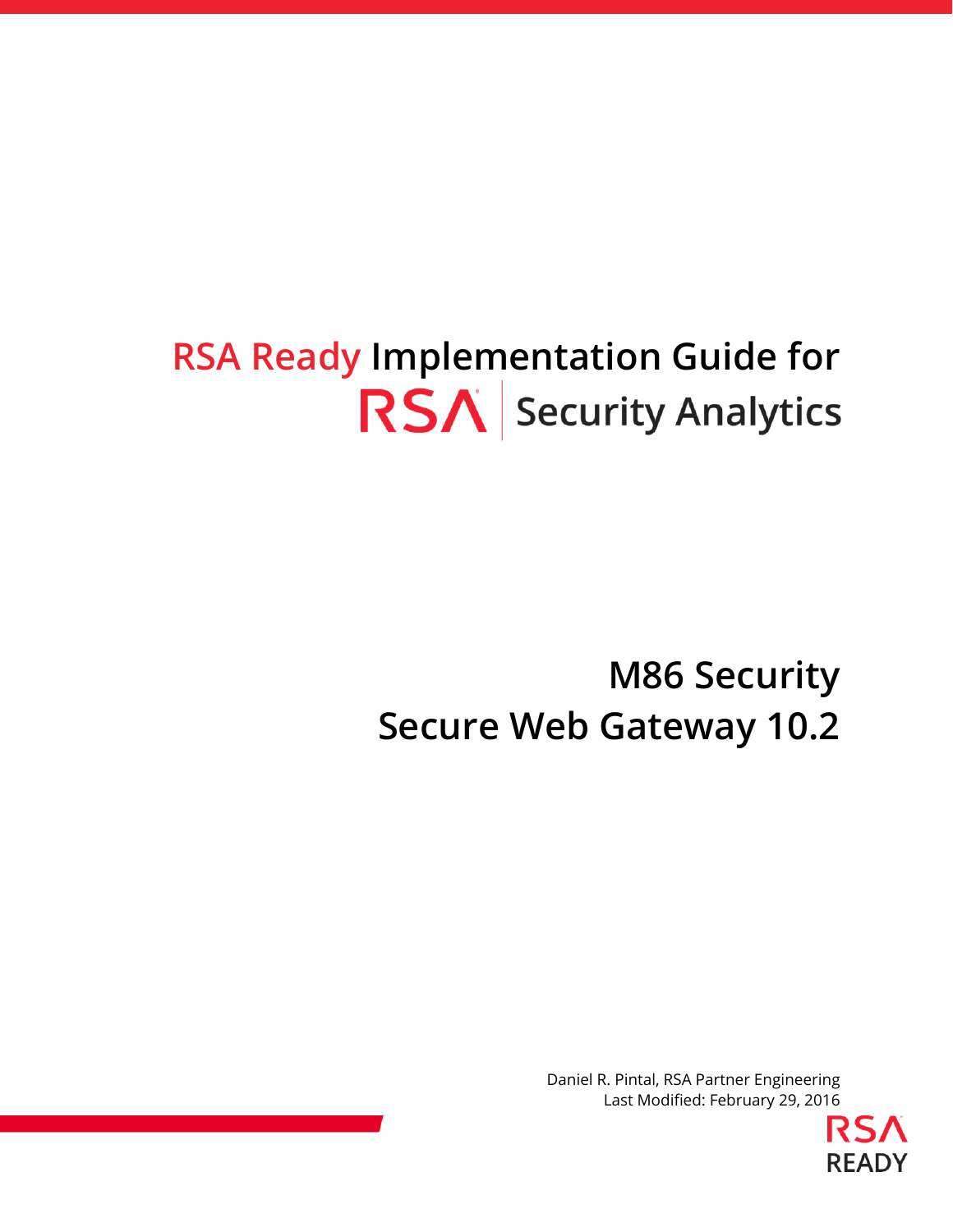

## **Solution Summary**

M86 Secure Web Gateway (SWG) is a fast and accurate Web 2.0 protection system. It protects organizations from even the most complex malware while enabling productive access to Web 2.0 applications.

SWG can be deployed as a traditional appliance, virtual appliance, hybrid cloud or any combination of the three. Regardless of the type of implementation that you choose, its centralized policy control and single interface make SWG easy to implement and easy to manage.

By integrating M86 SWG with RSA Security Analytics, M86's SWG log activity can be used in an effective security log management solution for real-time alerting, correlated rules and events, and scheduled reporting.

| <b>RSA Security Analytics Features</b>        |                             |  |  |  |  |  |  |  |  |
|-----------------------------------------------|-----------------------------|--|--|--|--|--|--|--|--|
| <b>Secure Web Gateway 10.2</b>                |                             |  |  |  |  |  |  |  |  |
|                                               |                             |  |  |  |  |  |  |  |  |
| Integration package name                      | m86swgpe.envision           |  |  |  |  |  |  |  |  |
| Device display name within Security Analytics | m86swgpe                    |  |  |  |  |  |  |  |  |
| Event source class                            | <b>Application Firewall</b> |  |  |  |  |  |  |  |  |
| <b>Collection method</b>                      | Syslog                      |  |  |  |  |  |  |  |  |
|                                               |                             |  |  |  |  |  |  |  |  |

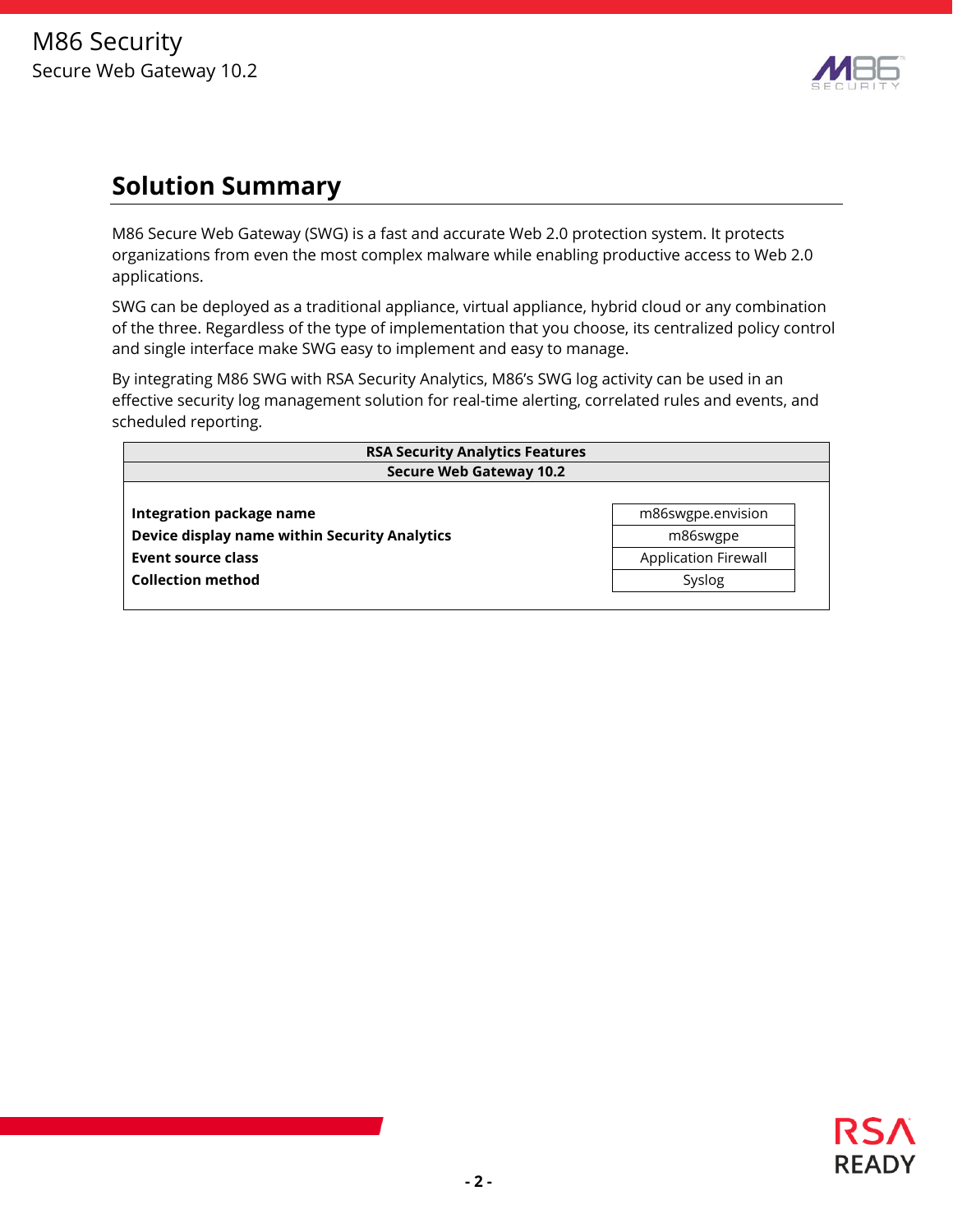

# **RSA Security Analytics (SA) Community**

The RSA Security Analytics (SA) Community is an online forum for customers and partners to exchange technical information and best practices with each other. The forum also contains the location to download the SA Integration Package for this guide. All Security Analytics customers and partners are invited to register and participate in the **RSA Security Analytics Community**.

Once you have downloaded the SA Integration Package, the next steps are to deploy this on all log decoders. For steps to disable or remove the Security Analytics Integration Package, please refer to the **Appendix** of this Guide.

The RSA Security Analytics package consists of the following files:

| <b>Filename</b>      | <b>File Function</b>                                          |
|----------------------|---------------------------------------------------------------|
| m86swgpe.envision    | SA package deployed to parse events from device integrations. |
| m86swgpemsg.xml      | A copy of the device xml contained within the SA package.     |
| table-map-custom.xml | Enables Security Analytics variables disabled by default.     |
|                      |                                                               |

## **Release Notes**

| <b>Release Date</b> | <b>What's New In This Release</b>              |
|---------------------|------------------------------------------------|
| 12/02/2013          | Initial SA support for M86 Secure Web Gateway. |
| 2/29/2016           | RSA Security Analytics 10.5 Support.           |
|                     |                                                |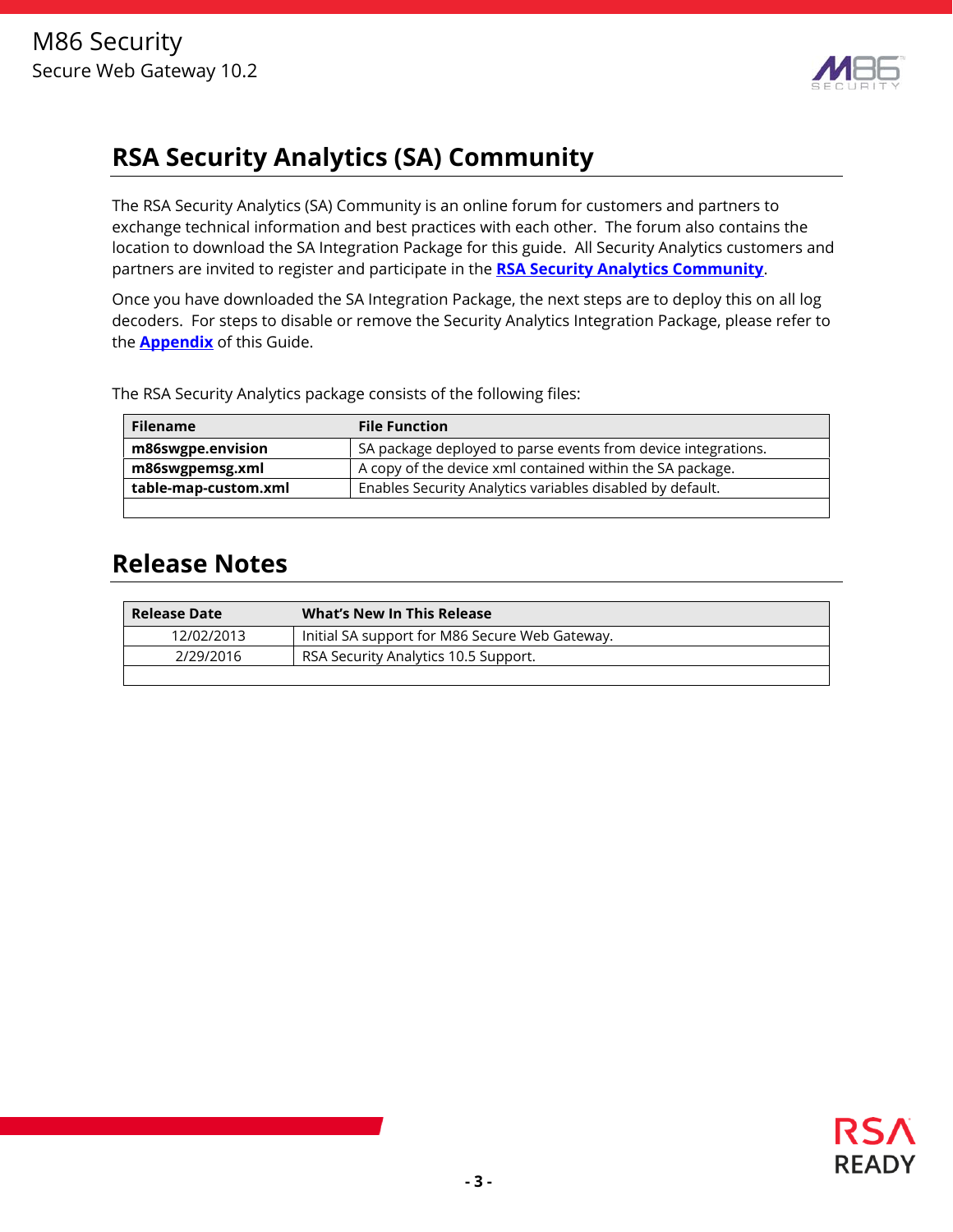

# **RSA Security Analytics Configuration**

### *Deploy the enVision Config File*

In order to use RSA Partner created content, you must first deploy the *Envision Config File* from the **Security Analytics Live** module. Log into Security Analytics and perform the following actions:

> **Important: Using this procedure will overwrite the existing table\_map.xml.**

- 1. From the Security Analytics menu, select **Live > Search**.
- 2. In the keywords field, enter: **Envision**. Security Analytics will display the **Envision Config File** in Matching Resources.
- 3. Select the checkbox next to **Envision Config File**.

| <b>O</b> Live<br><b>Q</b> Search |        | $\mathcal{R}$ Configure $\mathbb{R}$ Feeds |                             |                                                                   |                    |                       |                                               |
|----------------------------------|--------|--------------------------------------------|-----------------------------|-------------------------------------------------------------------|--------------------|-----------------------|-----------------------------------------------|
| Search Criteria                  |        |                                            | <b>Matching Resources</b>   |                                                                   |                    |                       |                                               |
| Keywords                         |        |                                            |                             | ■ Show Results ©   ■ Details [8] Deploy > Subscribe   ※ Package © |                    |                       |                                               |
| envision                         |        | $\leq$ Subscribed Name                     |                             | Created                                                           | Updated            | Type                  | Description                                   |
| Resource Types                   |        | $\sqrt{ }$ yes                             | <b>Envision Config File</b> | 2014-03-07 11:50 AM                                               | 2015-12-14 7:53 AM | <b>RSA Log Device</b> | This file is used to update the Log Device ba |
|                                  | $\sim$ |                                            |                             |                                                                   |                    |                       |                                               |

4. Click **Deploy** in the menu bar.

| <b>W</b> Live   | <b>Q</b> Search |              | <b>K</b> Configure <b>N</b> Feeds                                                                                                                                   |                           |                                                                                   |         |      |             |
|-----------------|-----------------|--------------|---------------------------------------------------------------------------------------------------------------------------------------------------------------------|---------------------------|-----------------------------------------------------------------------------------|---------|------|-------------|
| Search Criteria |                 |              |                                                                                                                                                                     | <b>Matching Resources</b> |                                                                                   |         |      |             |
| Keywords        |                 |              |                                                                                                                                                                     |                           | ■ Show Results ©   ■ Details Deploy <mark>&gt;&gt;</mark> Subscribe   ※ Package © |         |      |             |
| envision        |                 |              | Subscribed Name                                                                                                                                                     |                           | Created                                                                           | Updated | Type | Description |
| Resource Types  |                 |              | $\forall$ yes<br><b>Envision Config File</b><br><b>RSA Log Device</b><br>This file is used to update the Log Device ba<br>2014-03-07 11:50 AM<br>2015-12-14 7:53 AM |                           |                                                                                   |         |      |             |
|                 |                 | $\checkmark$ |                                                                                                                                                                     |                           |                                                                                   |         |      |             |

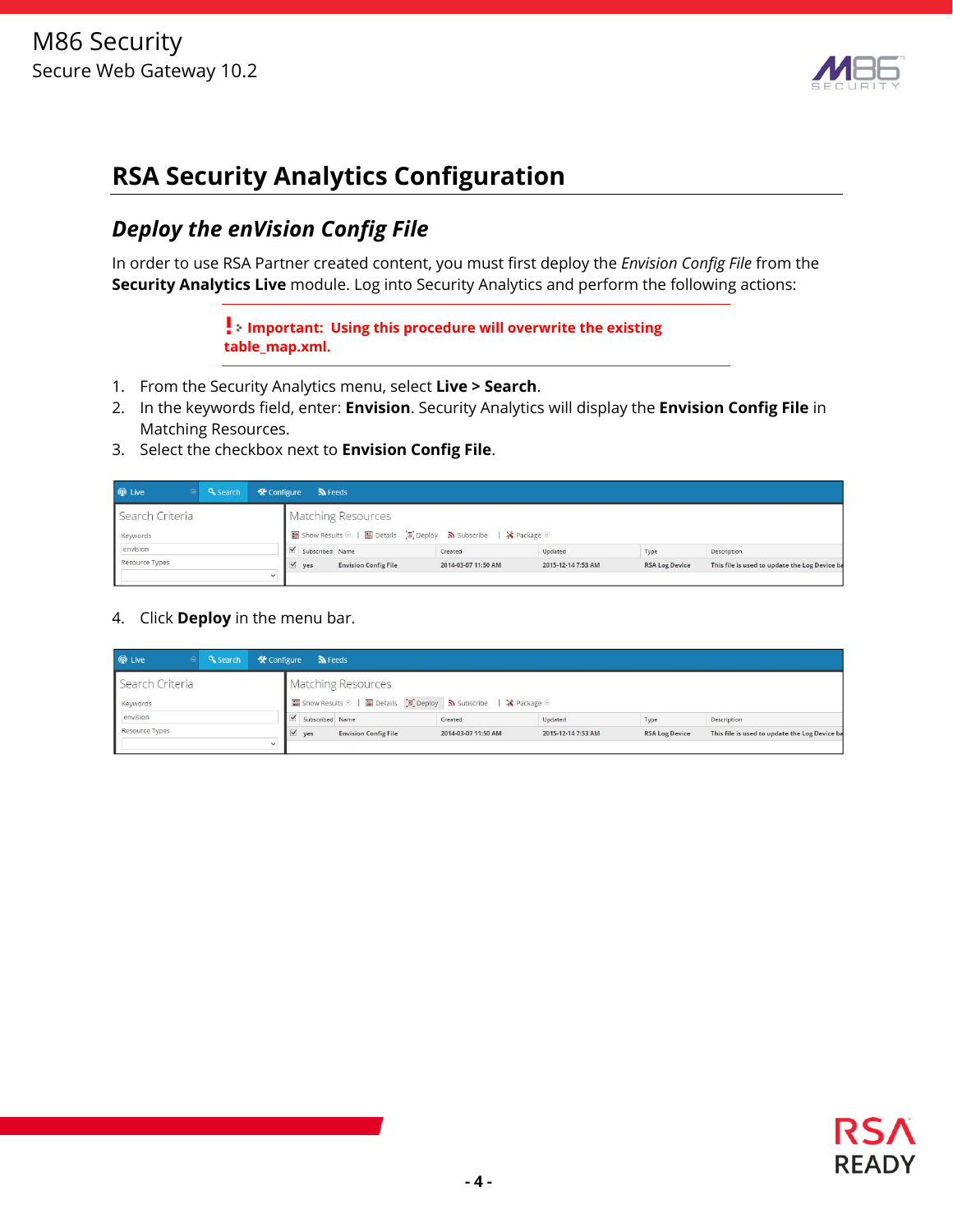

5. Select **Next**.

| Deployment Wizard           |          |                       |        |               |        |             |
|-----------------------------|----------|-----------------------|--------|---------------|--------|-------------|
| <b>Resources</b>            | Services |                       | Review |               | Deploy |             |
| Total resources: 1          |          |                       |        |               |        |             |
| <b>Resource Names</b>       |          | <b>Resource Type</b>  |        | Dependency of |        |             |
| <b>Envision Config File</b> |          | <b>RSA Log Device</b> |        |               |        |             |
|                             |          |                       |        |               |        |             |
|                             |          |                       |        |               |        |             |
|                             |          |                       |        |               |        |             |
|                             |          |                       |        |               |        |             |
|                             |          |                       |        |               |        |             |
|                             |          |                       |        |               |        |             |
|                             |          |                       |        |               |        |             |
|                             |          |                       |        |               |        |             |
|                             |          |                       |        |               |        |             |
|                             |          |                       |        |               |        |             |
|                             |          |                       |        |               |        |             |
|                             |          |                       |        |               |        |             |
|                             |          |                       |        |               | Cancel | <b>Next</b> |

6. Select the **Log Decoder** and select **Next**.

|                      | Deployment Wizard   |                 |                    |                         |
|----------------------|---------------------|-----------------|--------------------|-------------------------|
|                      | Resources           | <b>Services</b> | Review             | Deploy                  |
|                      |                     |                 |                    |                         |
| Services             | Groups              |                 |                    |                         |
|                      | Name                |                 | Host               | Type                    |
|                      | SA - IPDB Extractor |                 | <b>SA</b>          | <b>IPDB</b> Extractor   |
| $\blacktriangledown$ | vm3099_log_Decoder  |                 | vm3099_log_Decoder | <b>Log Decoder</b>      |
|                      |                     |                 |                    |                         |
|                      |                     |                 |                    |                         |
|                      |                     |                 |                    |                         |
|                      |                     |                 |                    |                         |
|                      |                     |                 |                    |                         |
|                      |                     |                 |                    |                         |
|                      |                     |                 |                    |                         |
|                      |                     |                 |                    |                         |
|                      |                     |                 |                    |                         |
|                      |                     |                 | Cancel             | Previous<br><b>Next</b> |
|                      |                     |                 |                    |                         |

**Important: In an environment with multiple Log Decoders, deploy the Envision Config File to each Log Decoder in your network.**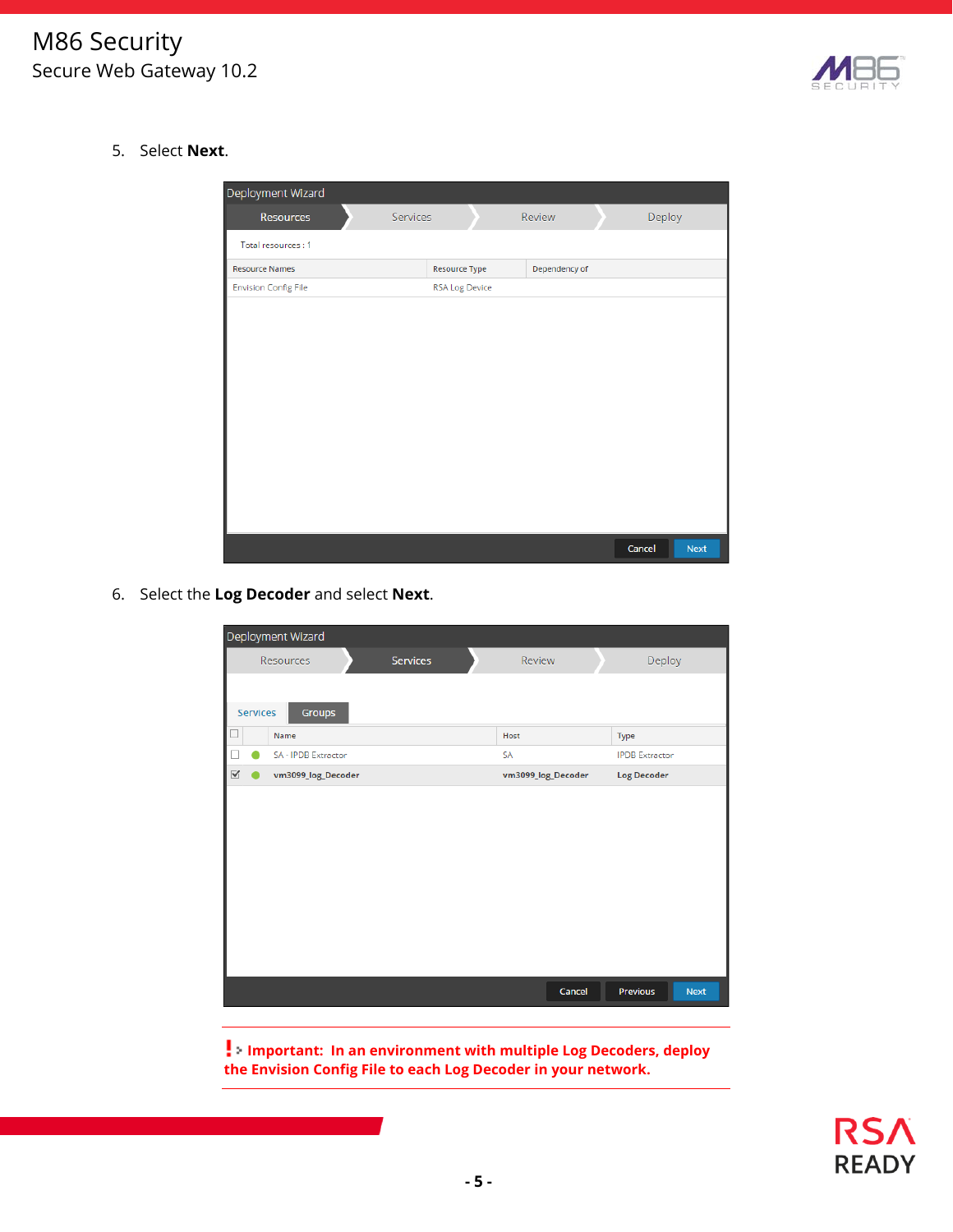

7. Select **Deploy**.

| Deployment Wizard |                    |                             |        |                           |
|-------------------|--------------------|-----------------------------|--------|---------------------------|
| Resources         |                    | Services                    | Review | Deploy                    |
|                   |                    |                             |        |                           |
| Service           | Service Type       | <b>Resource Name</b>        |        | <b>Resource Type</b>      |
| vm3099_log_De     | <b>Log Decoder</b> | <b>Envision Config File</b> |        | <b>RSA Log Device</b>     |
|                   |                    |                             |        |                           |
|                   |                    |                             |        |                           |
|                   |                    |                             |        |                           |
|                   |                    |                             |        |                           |
|                   |                    |                             |        |                           |
|                   |                    |                             |        |                           |
|                   |                    |                             |        |                           |
|                   |                    |                             |        |                           |
|                   |                    |                             |        |                           |
|                   |                    |                             |        |                           |
|                   |                    |                             |        |                           |
|                   |                    |                             | Cancel | <b>Deploy</b><br>Previous |

8. Select **Close**, to complete the deployment of the Envision Config file.

| Deployment Wizard |                                            |                 |            |        |          |        |
|-------------------|--------------------------------------------|-----------------|------------|--------|----------|--------|
| Resources         |                                            | <b>Services</b> |            | Review |          | Deploy |
|                   | Live deployment task finished successfully |                 |            |        |          |        |
| Service Name      | <b>Resource Name</b>                       |                 | Status     |        | Progress |        |
| vm3099_log_Dec    | <b>Envision Config File</b>                |                 | $1$ of $1$ |        |          |        |
|                   |                                            |                 |            |        |          |        |
|                   |                                            |                 |            |        |          |        |
|                   |                                            |                 |            |        |          |        |
|                   |                                            |                 |            |        |          |        |
|                   |                                            |                 |            |        |          |        |
|                   |                                            |                 |            |        |          |        |
|                   |                                            |                 |            |        |          |        |
|                   |                                            |                 |            |        |          |        |
|                   |                                            |                 |            |        |          |        |
|                   |                                            |                 |            |        |          |        |
|                   |                                            |                 |            |        |          |        |
|                   |                                            |                 |            |        |          |        |
|                   |                                            |                 |            |        |          | Close  |

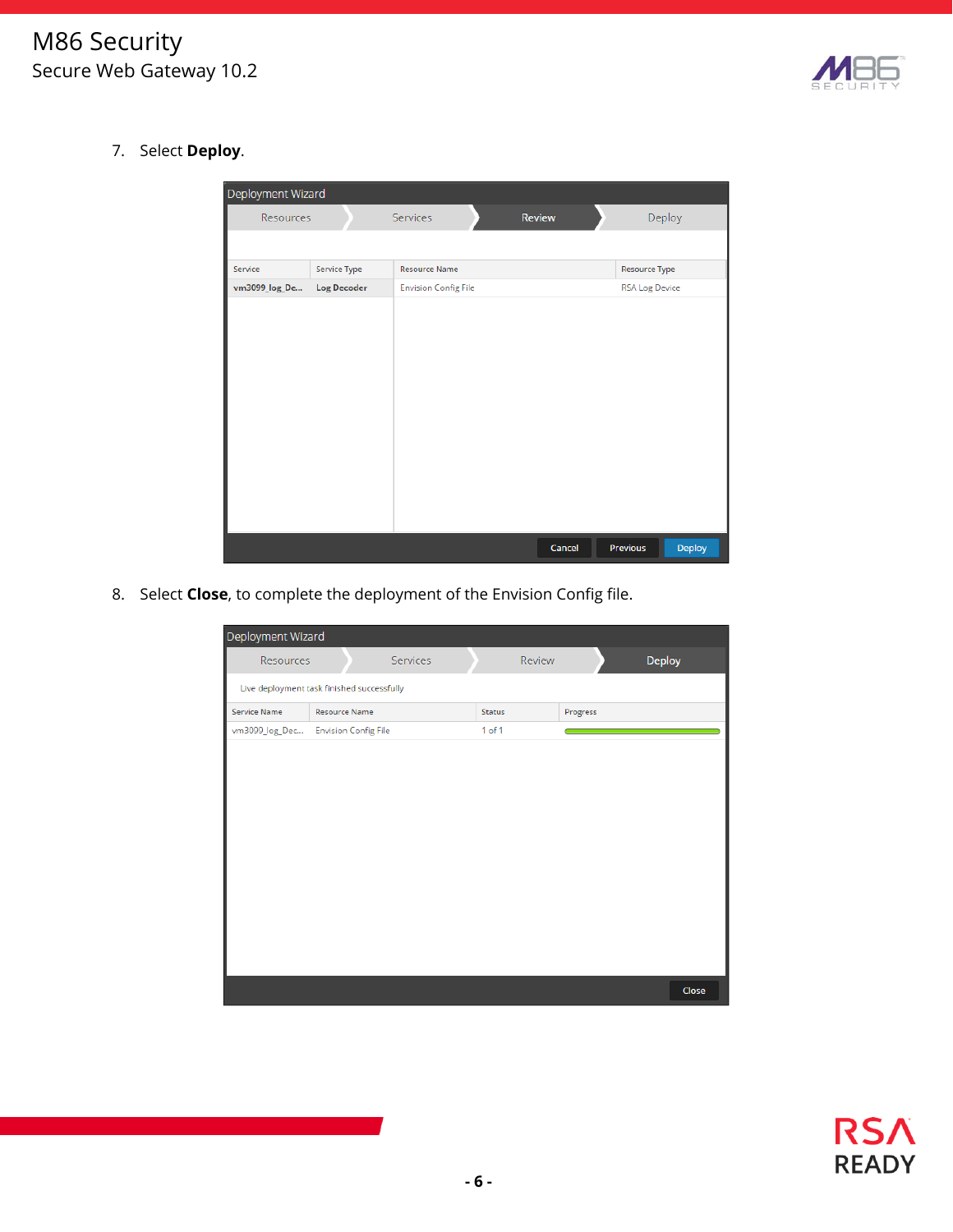

## *Deploy the Security Analytics Integration Package*

After completing the previous section, *Deploy the enVision Config File*, you can now deploy the Security Analytics Integration Package. Download the appropriate RSA Partner Integration Package, then log into Security Analytics to perform the following actions:

1. From the Security Analytics menu, select **Administration > Services.**

| Administration $\circledcirc$<br>≫ |               | Hosts                                | Services                        | Sources          |                          | Health & Wellness | <b>三</b> System | <b>B</b> Security   |                                                                                                   |
|------------------------------------|---------------|--------------------------------------|---------------------------------|------------------|--------------------------|-------------------|-----------------|---------------------|---------------------------------------------------------------------------------------------------|
| <b>C</b> Dashboard                 |               |                                      |                                 |                  |                          |                   |                 |                     | <b>4</b> One or more licenses have expired. Please see Licensing Overview for additional details. |
| $\bigoplus$ Investigation          |               | → □ vm3099_log_Decoder               |                                 | Config $\odot$   |                          |                   |                 |                     |                                                                                                   |
| $Mr$ Incidents                     | $\rightarrow$ |                                      | <b>Data Retention Scheduler</b> | <b>App Rules</b> | <b>Correlation Rules</b> | <b>Feeds</b>      | <b>Parsers</b>  | <b>Data Privacy</b> | Appliance Service Configuration                                                                   |
| <b>N</b> Alerts                    |               |                                      |                                 |                  |                          |                   |                 |                     |                                                                                                   |
| <b>Exi</b> Reports                 |               |                                      |                                 | Live             | <b>Date Installed</b>    |                   |                 |                     |                                                                                                   |
| Administration                     |               | $\equiv$ Hosts                       |                                 | N/A              |                          |                   |                 |                     |                                                                                                   |
| <b>◎</b> Live                      |               | Services <sup>'</sup>                |                                 |                  |                          |                   |                 |                     |                                                                                                   |
| <b>1</b> Profile                   |               | s Event Sources<br>Health & Wellness |                                 |                  |                          |                   |                 |                     |                                                                                                   |
| <b>心 Sign Out</b>                  |               | 증 System<br><b>R</b> Security        |                                 |                  |                          |                   |                 |                     |                                                                                                   |

2. Select your Log Decoder from the list, select **View > Config**.

| $\vee$         | vm3099 log Decoder                        |                                          | vm3099 log Decoder | Log Decoder         |                 | 10.5.0.0.5307               | $\pmb{\Omega}$           |
|----------------|-------------------------------------------|------------------------------------------|--------------------|---------------------|-----------------|-----------------------------|--------------------------|
| $\Box$         | vm3101 - Concentrator                     |                                          | vm3101             | Concentrator        |                 | System                      | View                     |
|                | O vm3108.pe.rsa.net - Warehouse Connector |                                          | vm3108.pe.rsa.net  | Warehouse Connector | Stats<br>Config |                             | Delete<br>Edit           |
| $\Box$ $\circ$ | vm3109.pe.rsa.net - Warehouse Connector   | Warehouse Connector<br>vm3109.pe.rsa.net |                    |                     |                 | Explore<br>Logs<br>Security | Start<br>Stop<br>Restart |

**Important: In an environment with multiple Log Decoders, repeat on the deployment of the RSA Partner Integration Package on each Log Decoder.** 

3. Next, select the **Parsers** tab and click the **Upload** button.

| Administration $\otimes$                                                                 |              | Hosts                        | Services                        | Revent Sources   |                          | Health & Wellness |         | 을 System<br><b>B</b> Security |                                              |
|------------------------------------------------------------------------------------------|--------------|------------------------------|---------------------------------|------------------|--------------------------|-------------------|---------|-------------------------------|----------------------------------------------|
| One or more licenses have expired. Please see Licensing Overview for additional details. |              |                              |                                 |                  |                          |                   |         |                               |                                              |
| <b>A.</b> Change Service                                                                 |              | <b>ID</b> vm3099_log_Decoder |                                 | Config $\odot$   |                          |                   |         |                               |                                              |
| General                                                                                  | <b>Files</b> |                              | <b>Data Retention Scheduler</b> | <b>App Rules</b> | <b>Correlation Rules</b> | Feeds             | Parsers |                               | Data Privacy Appliance Service Configuration |
| $\bullet$ Upload                                                                         |              |                              |                                 |                  |                          |                   |         |                               |                                              |

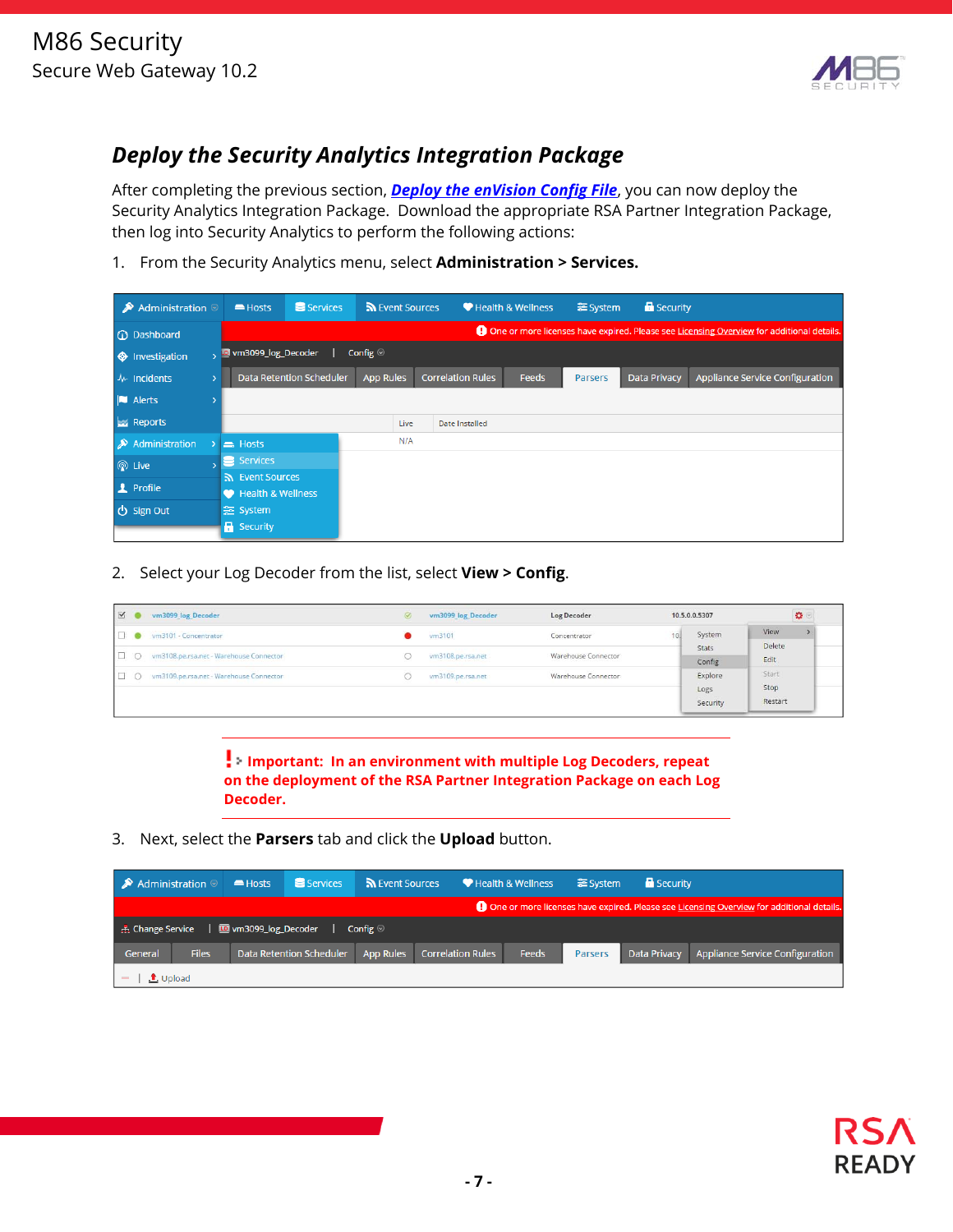

4. From the *Upload Parsers* window, click the **Add** button and select the *.envision* file.

| <b>Upload Parsers</b> |                                      |                   |                  | ×      |
|-----------------------|--------------------------------------|-------------------|------------------|--------|
|                       | $\rightarrow$ Delete                 |                   |                  |        |
| <b>File Name</b>      | Progress<br>$\overline{\phantom{a}}$ | <b>Start Time</b> | <b>File Name</b> | Status |
|                       |                                      |                   |                  |        |
|                       |                                      |                   |                  |        |
|                       |                                      |                   |                  |        |
|                       |                                      |                   |                  |        |
|                       |                                      |                   |                  |        |
|                       |                                      |                   |                  |        |
|                       |                                      |                   |                  |        |
|                       |                                      |                   |                  |        |
|                       |                                      |                   |                  |        |
|                       |                                      |                   | Cancel           | Upload |

**Important: The .envision file is contained within the .zip file downloaded from the RSA Ready Community.** 

5. Under the file name column, select the integration package name and click **Upload**.

| Upload Parsers    |          |                   |                  |        |
|-------------------|----------|-------------------|------------------|--------|
|                   | - Delete |                   |                  |        |
| File Name ^       | Progress | <b>Start Time</b> | <b>File Name</b> | Status |
| m86swgpe.envision |          |                   |                  |        |
|                   |          |                   |                  |        |
|                   |          |                   |                  |        |
|                   |          |                   |                  |        |
|                   |          |                   |                  |        |
|                   |          |                   |                  |        |
|                   |          |                   |                  |        |
|                   |          |                   |                  |        |
|                   |          |                   |                  |        |
|                   |          |                   | Cancel           | Upload |

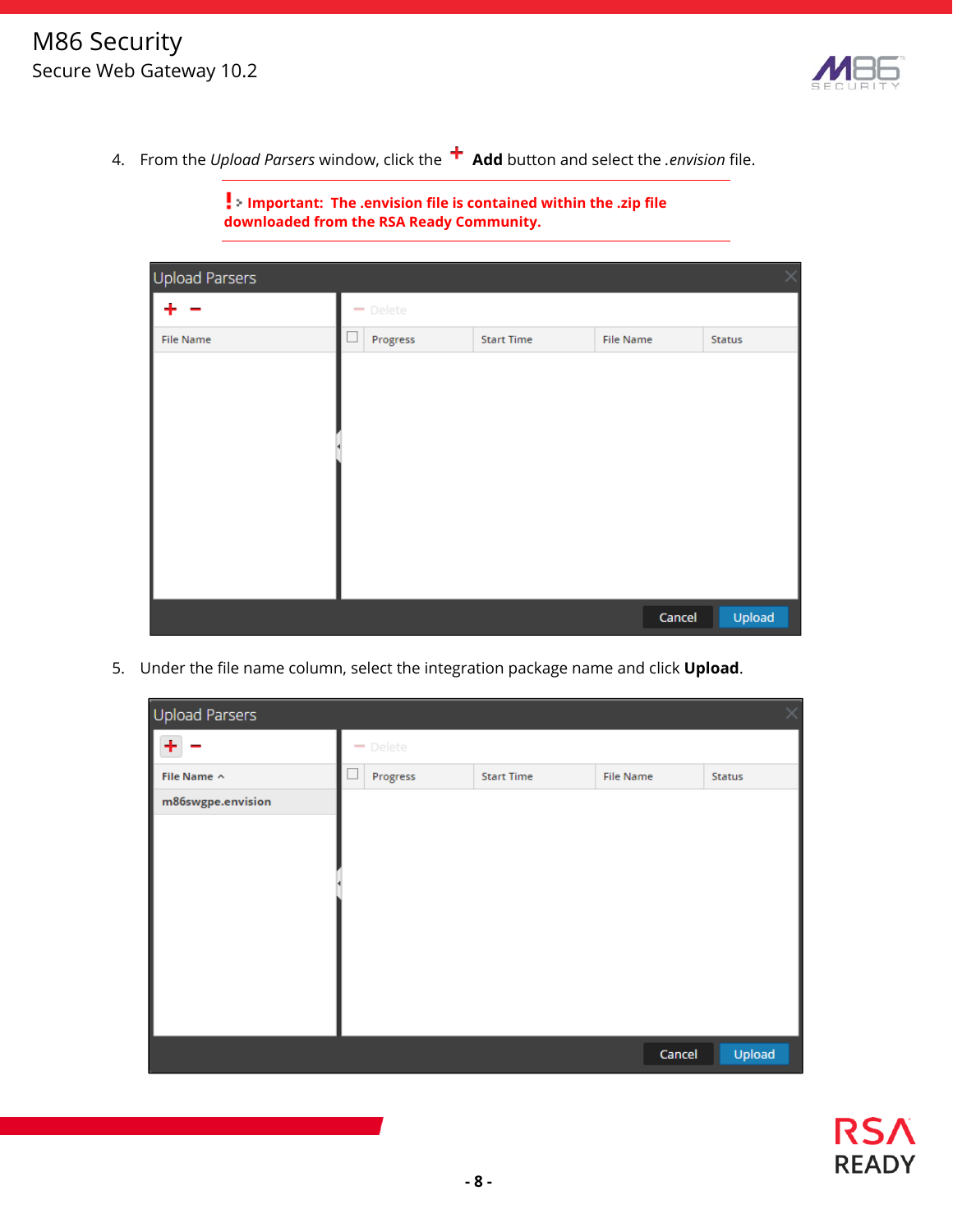

**READY** 

6. Upon completion of the upload click **Cancel**.

| Upload Parsers   |                      |                     |                  | X         |
|------------------|----------------------|---------------------|------------------|-----------|
|                  | $\rightarrow$ Delete |                     |                  |           |
| <b>File Name</b> | Progress             | <b>Start Time</b>   | <b>File Name</b> | Status    |
|                  |                      | 2016-02-10 16:54:57 | m86swgpe.envis   | Completed |
|                  |                      |                     |                  |           |
|                  |                      |                     |                  |           |
|                  |                      |                     |                  |           |
|                  |                      |                     |                  |           |
|                  |                      |                     |                  |           |
|                  |                      |                     |                  |           |
|                  |                      |                     |                  |           |
|                  |                      |                     |                  |           |
|                  |                      |                     | Cancel           | Upload    |

7. Connect to the Security Analytics Log Decoder Server using WinSCP. Copy the table-mapcustom.xml file from the contents of the .zip file to the /etc/netwitness/ng/envision/etc folder. If the table-map-custom.xml file already exists on the log decoder(s), enter only the contents between the <mappings>...</mappings>.

| $\leq$ mappings>                                                                                                                                                                                                                                                                                                                                                                                                                                                                                                                                                                                                                                                                                                                                                                                                                                                                                                                                                                                                                                                                                                                                                                                                                                                                                                                                                                                                                                                                                                                                 |
|--------------------------------------------------------------------------------------------------------------------------------------------------------------------------------------------------------------------------------------------------------------------------------------------------------------------------------------------------------------------------------------------------------------------------------------------------------------------------------------------------------------------------------------------------------------------------------------------------------------------------------------------------------------------------------------------------------------------------------------------------------------------------------------------------------------------------------------------------------------------------------------------------------------------------------------------------------------------------------------------------------------------------------------------------------------------------------------------------------------------------------------------------------------------------------------------------------------------------------------------------------------------------------------------------------------------------------------------------------------------------------------------------------------------------------------------------------------------------------------------------------------------------------------------------|
| <mapping envisiondisplayname="Result Volume Information Reason Succeed/Failed" envisionname="result" flags="None" nwname="result"></mapping><br><mapping envisiondisplayname="Rule RuleName" envisionname="rulename" flags="None" nwname="rule.name"></mapping><br><mapping envisionname="web referer" flags="None" nwname="referer"></mapping><br><mapping envisionname="info" flags="None" nwname="index"></mapping><br><mapping envisionname="ddomain" flags="None" nwname="ddomain"></mapping><br><mapping envisionname="event counter" flags="None" format="Int32" nwname="event.counter"></mapping><br><mapping envisiondisplayname="Rule" envisionname="rule" flags="None" nwname="rule"></mapping><br><mapping envisiondisplayname="Content" envisionname="content type" flags="None" nwname="content.type"></mapping><br><mapping envisionname="protocol detail" flags="None" nwname="protocol.detail"></mapping><br><mapping envisiondisplayname="Protocol" envisionname="protocol" flags="None" nwname="protocol"></mapping><br><mapping envisionname="application" flags="None" nwname="server"></mapping><br><mapping envisionname="id1" flags="None" nwname="reference.id1"></mapping><br><mapping envisionname="id2" flags="None" nwname="reference.id1"></mapping><br><mapping envisionname="trigger_val" flags="None" nwname="trigger.val"></mapping><br><mapping envisiondisplayname="URL" envisionname="url" flags="None" nwname="url"></mapping><br><mapping envisionname="context" flags="None" nwname="context"></mapping> |
| and the company of the company                                                                                                                                                                                                                                                                                                                                                                                                                                                                                                                                                                                                                                                                                                                                                                                                                                                                                                                                                                                                                                                                                                                                                                                                                                                                                                                                                                                                                                                                                                                   |

 $<$ /mappings>

#### 8. Navigate to **Administration > Services** and check the **Log Decoder(s)** then click **Restart.**

| $\vee$ | vm3099 log Decoder                        | $\sigma$ | vm3099 log Decoder | Log Decoder         | 10.5.0.0.5307 | $\Omega$       |
|--------|-------------------------------------------|----------|--------------------|---------------------|---------------|----------------|
| $\Box$ | vm3101 - Concentrator                     |          | vm3101             | Concentrator        | 10.5.0.0.5307 | View           |
| $\Box$ | O vm3108.pe.rsa.net - Warehouse Connector |          | vm3108.pe.rsa.net  | Warehouse Connector |               | Delete<br>Edit |
| O      | vm3109.pe.rsa.net - Warehouse Connector   |          | vm3109.pe.rsa.net  | Warehouse Connector |               | Start          |
|        |                                           |          |                    |                     |               | Stop           |
|        |                                           |          |                    |                     |               | Restart        |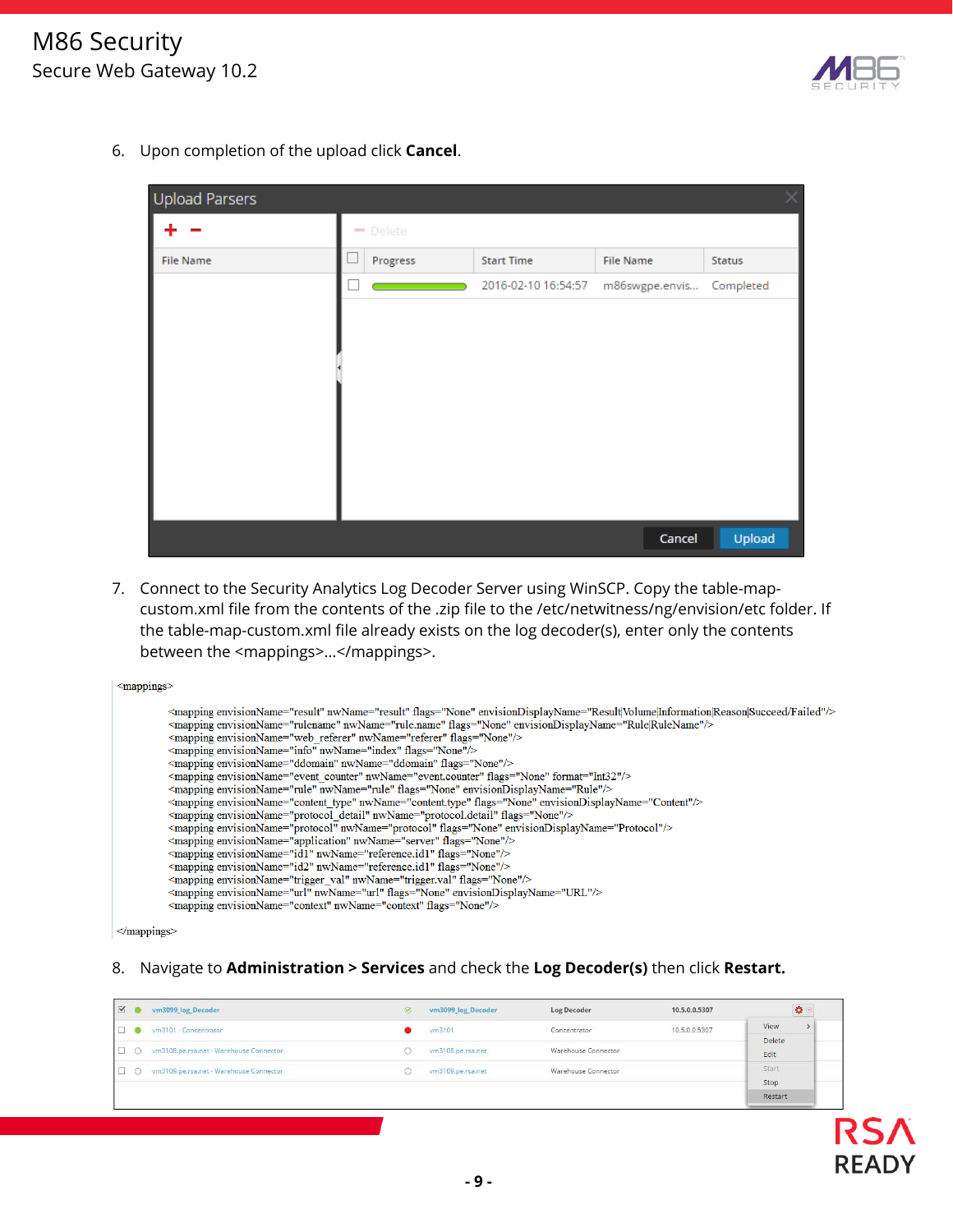

9. Navigate to **Administration > Services** and check the **Log Decoder(s)** then click **View> Config.** 

| V O      | vm3099 log Decoder                        | $\oslash$ | vm3099 log Decoder | Log Decoder         | 10.5.0.0.5307               | $\mathbf{D}$             |
|----------|-------------------------------------------|-----------|--------------------|---------------------|-----------------------------|--------------------------|
| $\Box$   | vm3101 - Concentrator                     |           | vm3101             | Concentrator        | System                      | View                     |
| $\Box$ 0 | vm3108.pe.rsa.net - Warehouse Connector   |           | vm3108.pe.rsa.net  | Warehouse Connector | Stats<br>Config             | Delete<br>Edit           |
|          | O vm3109.pe.rsa.net - Warehouse Connector |           | vm3109.pe.rsa.net  | Warehouse Connector | Explore<br>Logs<br>Security | Start<br>Stop<br>Restart |

10. The new device is listed under the Log Decoder(s) General Tab within the Service Parsers Configuration.

| Service Parsers Configuration |                     | Enable All Disable All |
|-------------------------------|---------------------|------------------------|
| Name                          | <b>Config Value</b> |                        |
| m86swgpe                      | $\checkmark$        |                        |

11. The Log Decoder is now ready to parse events for this device. Below is an example of the RSA SA metadata collected from an Absolute DDS logfile.

| <b>Event Reconstruction</b>    |                |                                                                         | $\bullet$                             |
|--------------------------------|----------------|-------------------------------------------------------------------------|---------------------------------------|
| service<br>10.100.52.173 79791 | id             | type service type service class<br>m86swgpe Application Firewall<br>Log |                                       |
|                                |                |                                                                         |                                       |
| 图 View Meta                    | 国 View Log     | ed Export Logs<br>Open Event in New Tab                                 | Cancel                                |
| sessionid                      | $\equiv$       | 79791                                                                   |                                       |
| time                           | Ξ              | 2016-02-10T16:56:21.0                                                   |                                       |
| size                           | $\equiv$       | 927                                                                     |                                       |
| device.ip                      | $=$            | 10.100.52.173                                                           |                                       |
| medium                         | $\equiv$       | 32                                                                      |                                       |
| device.type                    | $\equiv$       | "m86swgpe" 9                                                            |                                       |
| device.class                   | $\mathbf{m}$   | "Application Firewall" @                                                |                                       |
| header.id                      | $\equiv$       | "0001"                                                                  |                                       |
| context                        | $\equiv$       | "N"                                                                     |                                       |
| ip.src                         | $\equiv$       | 127.0.0.1                                                               |                                       |
| filename                       | $\equiv$       | ""+this.htmlescape(imgPath)+""                                          |                                       |
| extension                      | $\blacksquare$ | " <none>" @</none>                                                      |                                       |
| action                         | $\blacksquare$ | "GET" @                                                                 |                                       |
| reference.id1                  | $\equiv$       | "Source IP Only"                                                        |                                       |
| reference.id1                  | $\equiv$       | "Always Identify Users by Source IP"                                    |                                       |
| policy.name                    | $\equiv$       | "M86 Medium Security Policy" @                                          |                                       |
| protocol                       | $\equiv$       | "HTTP"                                                                  |                                       |
| result.code                    | Ξ              | "403"                                                                   |                                       |
| ip.addr                        | ٠              | 192.168.120.127                                                         |                                       |
| server                         | Ξ              | "www.ynet.co.il" @                                                      |                                       |
| reference.id                   | $\equiv$       | "4F4B8FCD1DE4050A007D"                                                  |                                       |
| parse.error                    | $\equiv$       | "Convert Fail: event.time: 02/27/2012 16:14:37" @                       |                                       |
| bytes                          | Ξ              | 546                                                                     |                                       |
| content.type                   | ٠              | "Web Page"                                                              |                                       |
| url                            | $\equiv$       | "http://www.ynet.co.il/home/'+this.htmlescape(imgPath)+""               |                                       |
| category                       | $\equiv$       | "mixed" @                                                               |                                       |
| obj.name                       | $\equiv$       | "," ©                                                                   |                                       |
| level                          | $\mathbf{m}$   | 6                                                                       |                                       |
| msg.id                         | ٠              | "M86_SWG_Web_Event:02"                                                  |                                       |
| event.cat.name                 | $\blacksquare$ | "Policies" @                                                            |                                       |
| ( )                            |                |                                                                         | Viewing Log ■ Show Reconstruction Log |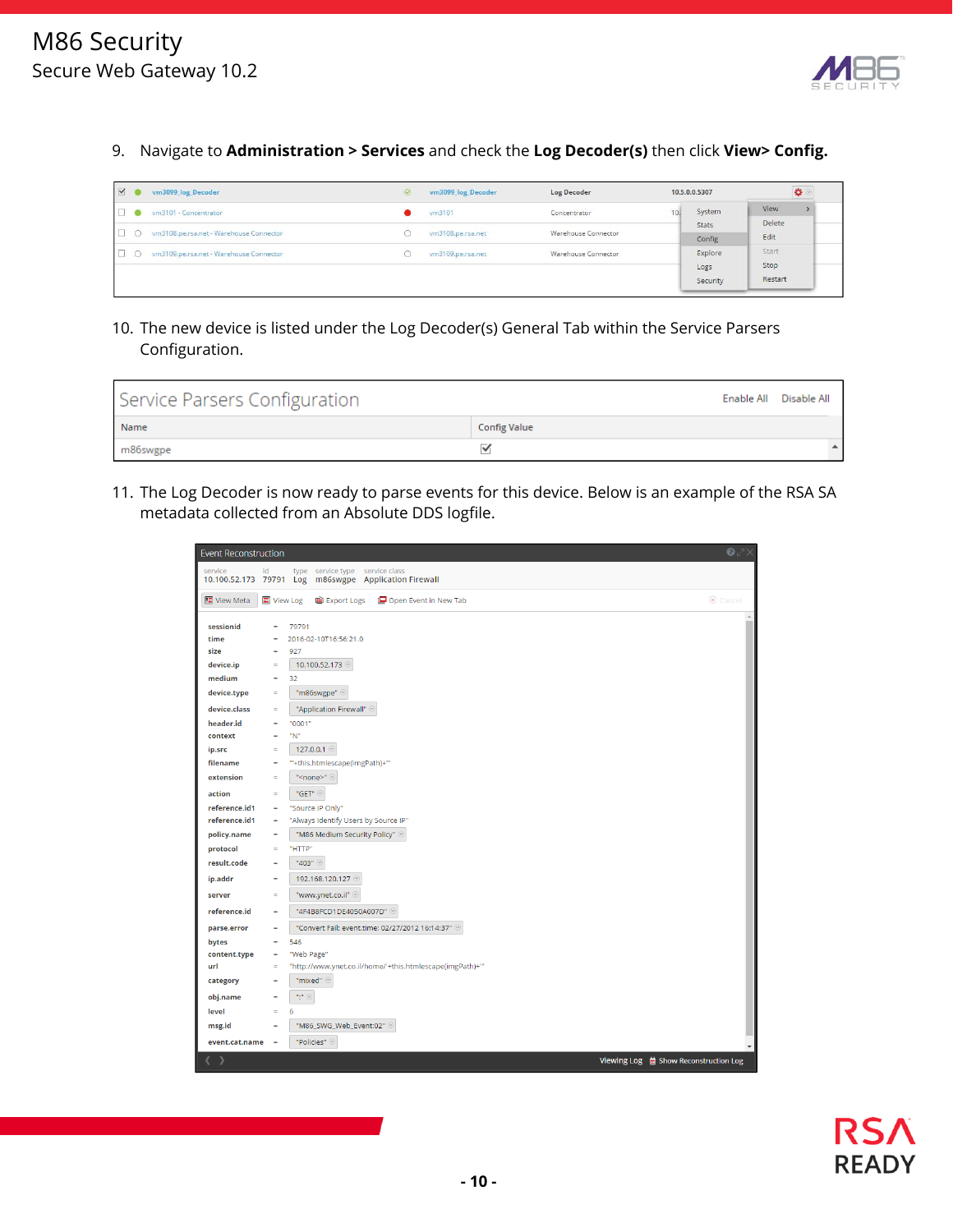

# **Partner Product Configuration**

## *Before You Begin*

This section provides instructions for configuring the M86 Security Secure Web Gateway (SWG) with RSA Security Analytics. This document is not intended to suggest optimum installations or configurations.

It is assumed that the reader has both working knowledge of all products involved, and the ability to perform the tasks outlined in this section. Administrators should have access to the product documentation for all products in order to install the required components.

All M86 Security components must be installed and working prior to the integration. Perform the necessary tests to confirm that this is true before proceeding.

> **Important: The configuration shown in this Implementation Guide is for example and testing purposes only. It is not intended to be the optimal setup for the device. It is recommended that customers make sure M86 Security Secure Web Gateway is properly configured and secured before deploying to a production environment. For more information, please refer to the M86 Security Secure Web Gateway documentation or website.**

## *M86 Security Secure Web Gateway Configuration*

#### **Overview**

Within the M86 administrator's console, the Log Server can send the following types of log information to designated syslog server facilities such as RSA Security Analytics:

- System Log Messages
- Scanning Server (Web) Messages
- Audit messages (of all changes made or actions taken from the Management Console)

To implement this functionality, the Log Server must be configured with several parameters, including the syslog file locations which are described in the following sections.

#### **Configuring Syslog**

- 1. Using a web browser, login to the **Secure Web Gateway Management Console**.
- 2. Select **Administration** > **System Settings** > **M86 Devices**.
- 3. In the Device tree, under the policy server device, select **Log Server** > **Log Properties**.
- 4. In the Log Server Properties screen, click **Edit**.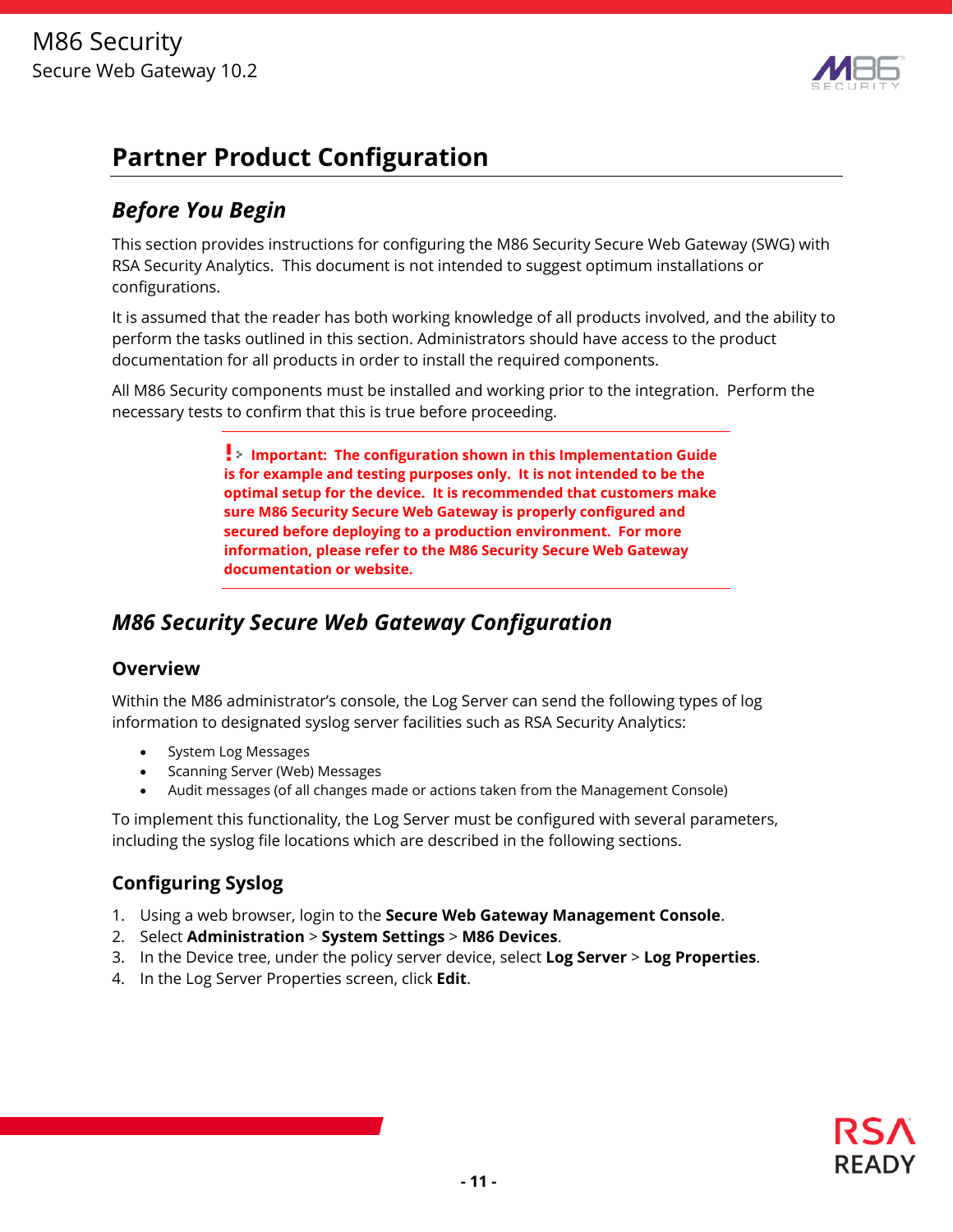

5. In the **Syslog Target** tab, for each message type (System Log, Scanner, and/or Audit) that will be sent to RSA Security Analytics, define a facility as follows:

| Policies<br><b>Users</b><br><b>KOTHURBURGHAM</b><br><b>M86 Devices</b>                                                                                | <b>Logs and Reports</b>                                                  | Administration                                      | Help                                               | Logout              | <b>SWG</b>                                   |                      |
|-------------------------------------------------------------------------------------------------------------------------------------------------------|--------------------------------------------------------------------------|-----------------------------------------------------|----------------------------------------------------|---------------------|----------------------------------------------|----------------------|
| $\circledcirc$<br><b>M86 Devices</b>                                                                                                                  | <b>Log Properties</b>                                                    |                                                     |                                                    |                     |                                              | $\Theta$             |
| <b>El Ca Devices</b><br>Device Default Values<br><b>日</b> Device General Settings<br>$\overline{F}$<br><b>B</b> Device Settings<br>$\left  + \right $ | $\sqrt{\phantom{a}}$ Enable Log <sup>-</sup><br><b>Collect Logs From</b> | Log Server for IP: 192.168.120.154                  | <b>Syslog Targets</b><br><b>Syslog Fields</b>      | Log Archiving       |                                              |                      |
| $\Box$ 192.168.120.154                                                                                                                                | <b>Facility</b>                                                          | <b>Facility Mode</b>                                | <b>Primary IP</b>                                  | <b>Primary Port</b> | <b>Secondary IP</b>                          | <b>Secondary Por</b> |
| □ 日 Log Server<br>Log Properties                                                                                                                      | Facility 1                                                               | Choose Mode<br>$\blacktriangledown$                 | $\sim$<br>$\overline{\phantom{a}}$<br>$\mathbf{r}$ | 514                 | $\cdot$<br>$\bullet$<br>$\ddot{\phantom{1}}$ | 514                  |
| Scanning Server<br>$\left  \frac{1}{2} \right $                                                                                                       | Facility 2                                                               | Choose Mode<br>$\overline{\phantom{a}}$             | $\sim$<br>$\sim$<br>œ.                             | 514                 | $\bullet$ .<br>$\sim$<br>٠                   | 514                  |
| Ħ<br><b>Policy Server</b><br>$\left  + \right $                                                                                                       |                                                                          | Facility 3   Choose Mode<br>$\overline{\mathbf{v}}$ | $\bullet$ .<br>$\bullet$<br>٠                      | 514                 | $\bullet$<br>$\bullet$<br>$\bullet$          | 514                  |
|                                                                                                                                                       |                                                                          | Message Type                                        | Facility                                           |                     |                                              |                      |
|                                                                                                                                                       | г                                                                        | Send System Log                                     | Choose Facility                                    |                     |                                              |                      |
|                                                                                                                                                       | г                                                                        | Send Scanner                                        | Choose Facility                                    |                     |                                              |                      |
|                                                                                                                                                       | г<br>Send Audit                                                          |                                                     | $\overline{\mathbf{v}}$<br>Choose Facility         |                     |                                              |                      |
| $\blacktriangleleft$                                                                                                                                  | powered by finjan                                                        |                                                     | $\ell$ Edit                                        | Save                | <b>x</b> Cancel                              |                      |

For each syslog target, edit the Facility line (beginning with Facility1) in the top set of entry fields as follows:

- a. In the **Facility Mode** field, select a mode label use this label to differentiate M86 logs from each other and from other platforms' logs on the remote syslog server.
- b. In the **Primary IP** field, specify the IP address for the RSA Security Analytics Log Decoder server.
- c. In the **Primary Port** field, specify the Primary port for the RSA Security Analytics Log Decoder server (default port is **514**).
- d. Optionally, in the **Secondary IP** and **Secondary Port** fields, specify (respectively) a secondary syslog Server target address and the secondary port to which the logs will be sent.
- 6. In the bottom set of entry fields, for each message type being sent to RSA Security Analytics, click the checkbox and select the facility for which it is defined.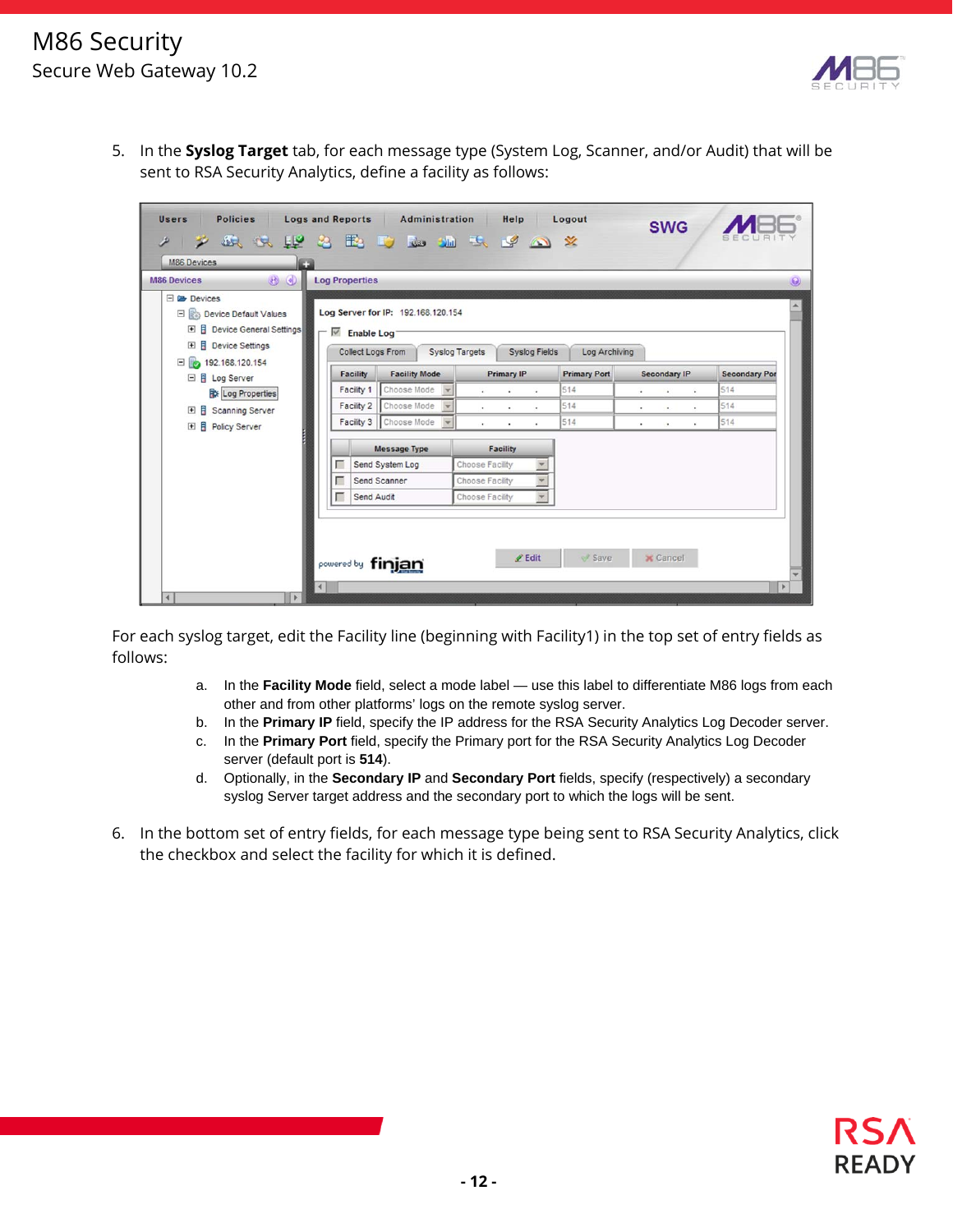

7. If Scanning Server messages are to be sent to RSA Security Analytics, define the configuration options for those messages in the **Syslog Fields** tab as follows:

| <b>Enable Log</b>                                             |                                       |   |
|---------------------------------------------------------------|---------------------------------------|---|
| Collect Logs From<br><b>Syslog Targets</b>                    | <b>Syslog Fields</b><br>Log Archiving |   |
| <b>Syslog Format:</b><br>Standard<br>▼<br>Select/Deselect all |                                       |   |
| Name                                                          | Prefix                                | ∽ |
| $\nabla$ Transaction Time                                     | <b>Transaction time</b>               |   |
| Transaction ID                                                | Transaction ID                        |   |
| $\nabla$ Client IP                                            | Client IP                             |   |
| Authenticated User Name                                       | <b>NTLM User Name</b>                 |   |
| Authenticated Domain                                          | Domain                                |   |
| $\nabla$ User name                                            | User name                             | ÷ |

- a. In the **Syslog Format** field, select **Standard**. RSA Security Analytics only supports **Standard** format.
- b. Select the transaction fields that should be logged. See note below.

**Important: You must either select ALL fields or leave the default fields checked. Do not make any other changes or Security Analytics will not be able to parse the logs correctly. For reference, the following are the default fields: Transaction Time, Transaction ID, Client IP, Authenticated User Name, Authenticated Domain, User Name, URL, Action, Block Reason, and X-Ray Mode.** 

- 8. Click **Save**.
- 9. Set the appropriate settings in those Logging Policy rules whose logging information should be sent to RSA Security Analytics, otherwise the information will not be sent. For instructions, see the next section titled, **Setting Logging Policy Rules to Send Logging Information to Syslog**.
- 10. Click  $\mathbf{\hat{X}}$  to commit the change.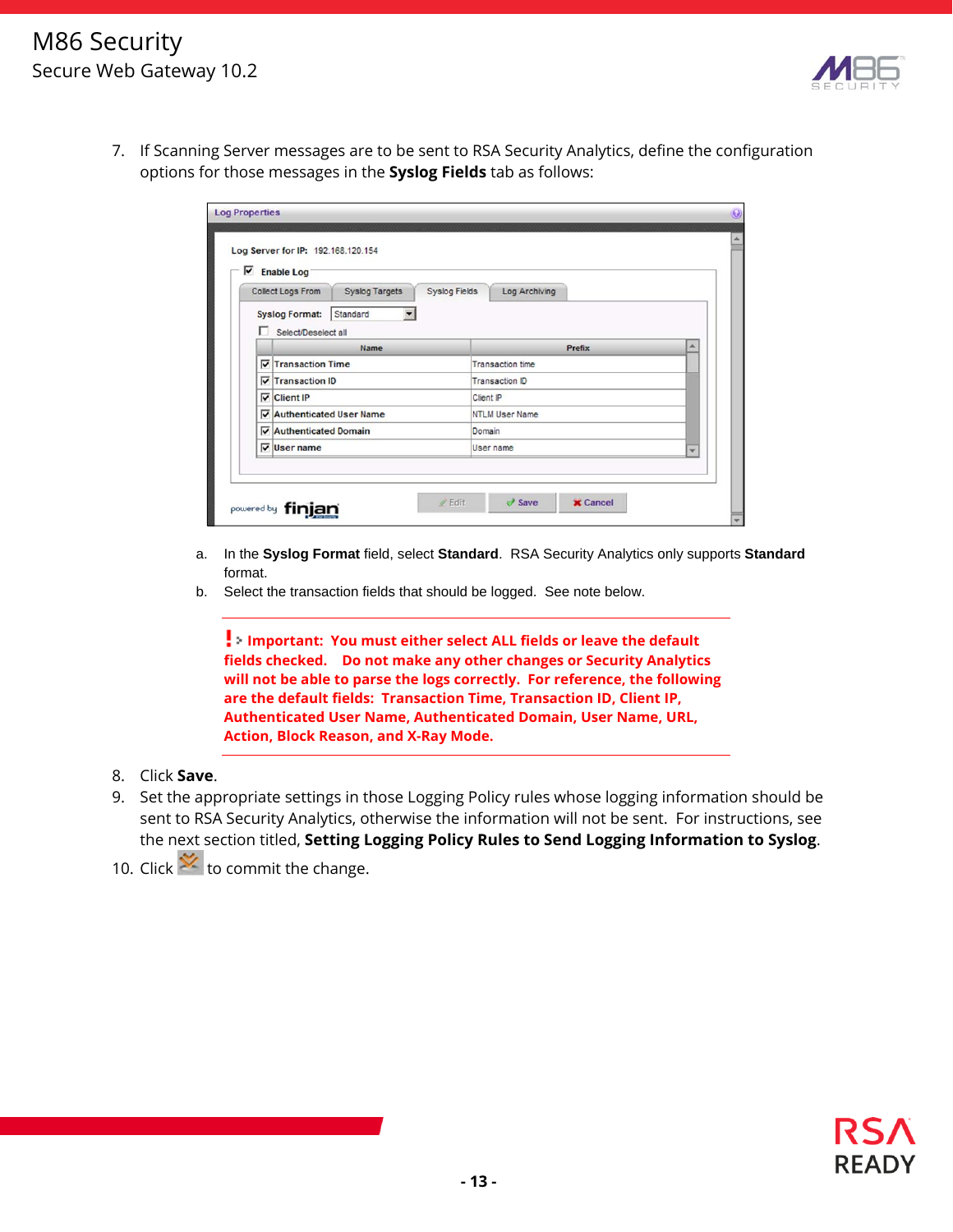

#### **Setting Logging Policy Rules to Send Logging Information to Syslog**

**Important: Pre-supplied M86 Logging Policy rules cannot be edited. To change the settings of a Logging Policy's rules, duplicate the policy, and then edit the duplicate policy's rules or alternatively, create a new policy.** 

| <b>Policies</b><br><b>Logs and Reports</b><br><b>Users</b><br>$\tilde{\phantom{a}}$<br><b>Logging Policies</b><br>EЭ                                                                                                                                                                                              | Administration<br>Logout<br>Help<br><b>SWG</b><br><b>SACALLY 20 EAST Le SACAL SACAL SERVICE SERVICE SERVICE SERVICE SERVICE SERVICE SERVICE SERVICE SERVICE SERVICE</b> |          |
|-------------------------------------------------------------------------------------------------------------------------------------------------------------------------------------------------------------------------------------------------------------------------------------------------------------------|-------------------------------------------------------------------------------------------------------------------------------------------------------------------------|----------|
| $\Theta$<br>Logging                                                                                                                                                                                                                                                                                               | 2. Log all blocked transactions                                                                                                                                         | $\Theta$ |
| $\Box$ $\Box$ Policies<br>Duplicate - Archive All Protective Actions<br>Ξ<br>$\Box$ 1. Log all coached transactions<br>$\mathsf{x}$<br>Rule Action<br>$\Box$ 2. Log all blocked transactions<br>Rule Action                                                                                                       | <b>Rule Name:</b><br>Log all blocked transactions<br><b>Description:</b><br>Logs all HTTP transactions that have been defined as block in the Security<br>Policy.       |          |
| 3. Log all HTML repaired transactions<br>$\blacksquare$ 4. Log all user approval transactions<br>5. Log all blocked HTTPS transaction<br>6. ALANS RULE<br>Archive All Protective Actions<br>$\Box$ 1. Log all coached transactions<br>Rule Action<br>$\Box$ $\Box$ 2. Log all blocked transactions<br>Rule Action | $\n  \sqrt{ }\n  Enable Rule$<br>Send To:<br>$\sim$<br>Weblog<br>$\overline{\mathsf{v}}$<br>Archive<br>$\overline{\mathscr{L}}$<br>Report<br>Syslog                     |          |
| 3. Log all HTML repaired transactions<br>Malware Entrapment Profile<br>4. Log all user approval transactions<br>Rule Action                                                                                                                                                                                       | $\ell$ Edit<br>Save<br><b>X</b> Cancel<br>powered by finjan                                                                                                             |          |

For each Logging Policy rule whose logging information should be sent to RSA Security Analytics, perform the following:

- 1. Select **Policies Logging**.
- 2. In the Logging Policies tree, expand the Logging Policy to display its rules.
- 3. For each rule whose logging information should be sent to syslog:
	- a. Select the rule.
	- b. In the Rule definition screen, click **Edit**.
	- c. Ensure that the **Enable Rule** checkbox is checked.
	- d. In the **Send To** section, check the **Syslog** checkbox. Other checkboxes can remain as is.
	- e. Click **Save**.

When the rule settings are complete, click  $\mathbf{X}$  to commit the changes.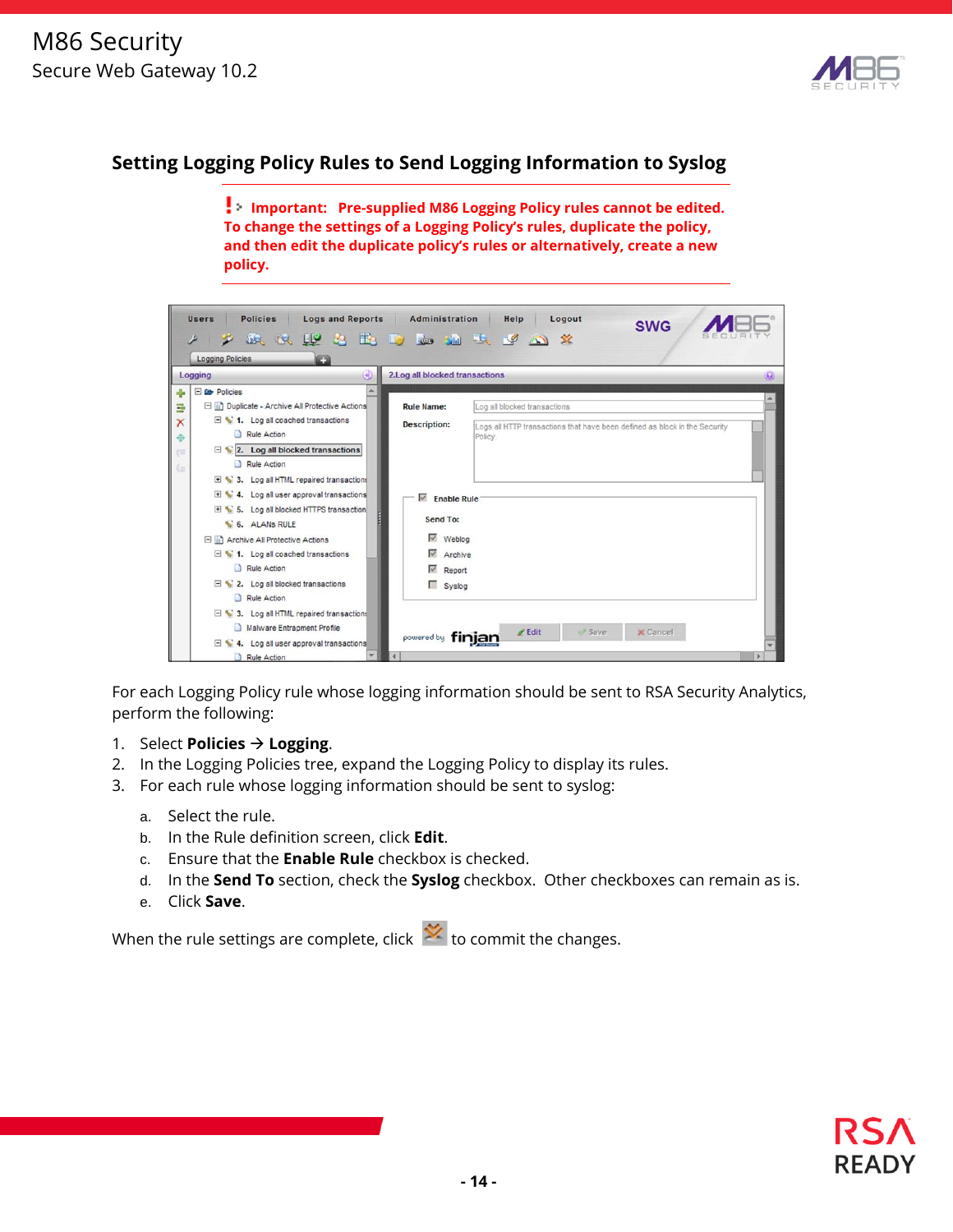

# **Certification Checklist for RSA Security Analytics**

Date Tested: February 29, 2016

| <b>Certification Environment</b> |  |  |  |  |  |  |
|----------------------------------|--|--|--|--|--|--|
| <b>Operating System</b>          |  |  |  |  |  |  |
| Virtual Appliance                |  |  |  |  |  |  |
| Linux Appliance                  |  |  |  |  |  |  |
|                                  |  |  |  |  |  |  |

| <b>Security Analytics Test Case</b>                           | Result |
|---------------------------------------------------------------|--------|
| <b>Device Administration</b>                                  |        |
| Partner's device name appears in Device Parsers Configuration |        |
| Device can be enabled from Device Parsers Configuration       |        |
| Device can be disabled from Device Parsers Configuration      |        |
| Device can be removed from Device Parsers Configuration       |        |
| Investigation                                                 |        |
| Device name displays properly from Device Type                |        |
| Displays Meta Data properly within Investigator               |        |

 $\sqrt{\frac{1}{2}}$  = Pass  $\frac{\sqrt{2}}{2}$  = Fail N/A = Non-Available Function